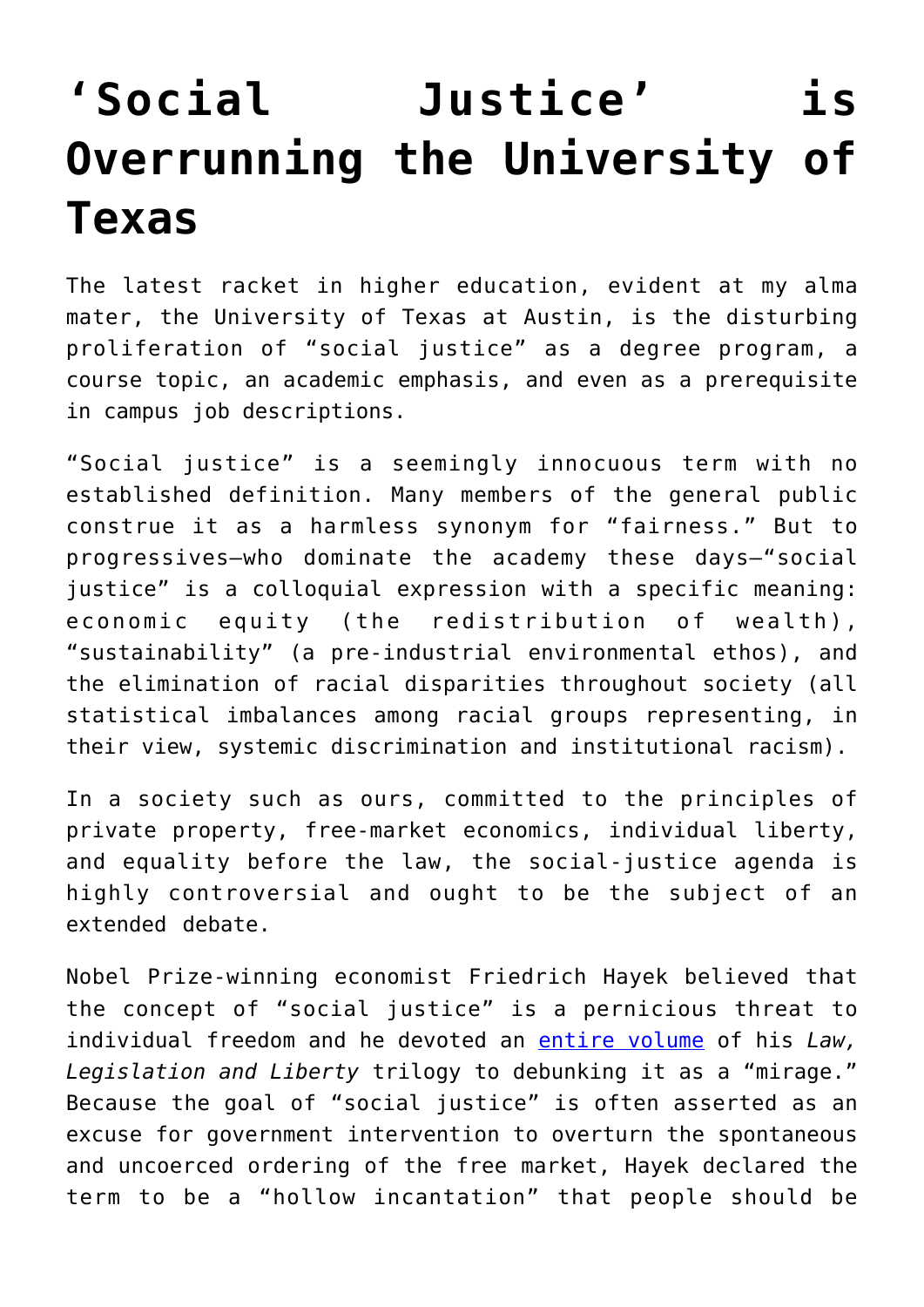"ashamed" to use.

Despite Hayek's objections, "social justice" has become ingrained in common usage, especially in academia. At the flagship campus of the University of Texas, and many other universities across the country, the concept has become ubiquitous.

For example, UT has a [Social Justice Institute](http://diversity.utexas.edu/socialjustice/), a "central component" of the [UT Community Engagement Center](http://diversity.utexas.edu/communitycenter/) within the 94-person [Department of Diversity and Community Engagement,](http://diversity.utexas.edu/) headed by Eric Tang**,** a [former community organizer.](https://liberalarts.utexas.edu/aas/faculty/profile.php?id=et5689)

The Institute hosts monthly programs (the [Social Justice](http://diversity.utexas.edu/news/2013/12/02/ddce-starts-at-home-with-the-social-justice-conversation-series/) [Conversation Series](http://diversity.utexas.edu/news/2013/12/02/ddce-starts-at-home-with-the-social-justice-conversation-series/)) on selected readings related to social justice and diversity. Topics [have included](http://diversity.utexas.edu/news/2013/12/02/ddce-starts-at-home-with-the-social-justice-conversation-series/) "ableism, sexism, religious oppression, ageism, adultism, heterosexism, transgender oppression, racism and classism." For each session, cohort leaders "help the conversation flow from a social justice perspective." Sample discussion questions included, "What are some examples of how people and/or underrepresented groups are invisible in oppressive systems? How might your own identities and or/privilege [sic] be informing how you view or interpret this article?"

The Institute's website maintains a ["social justice directory"](http://diversity.utexas.edu/socialjustice/social-justice-directory/) of faculty members "whose current research and teaching priorities intersect with social justice concerns, activist scholarship and/or community collaborations." The Institute also features profiles of "activist-scholars of the month" from various UT departments, such as [Karma Chavez](https://liberalarts.utexas.edu/mals/faculty/kc32638) from the [Department of Mexican American and Latina/o Studies](https://liberalarts.utexas.edu/mals/), whose scholarship "is primarily informed by queer of color theory and women of color feminism."

Some of UT's academic departments, such as the College of Education and the Department of English, have initiated their own social justice programs.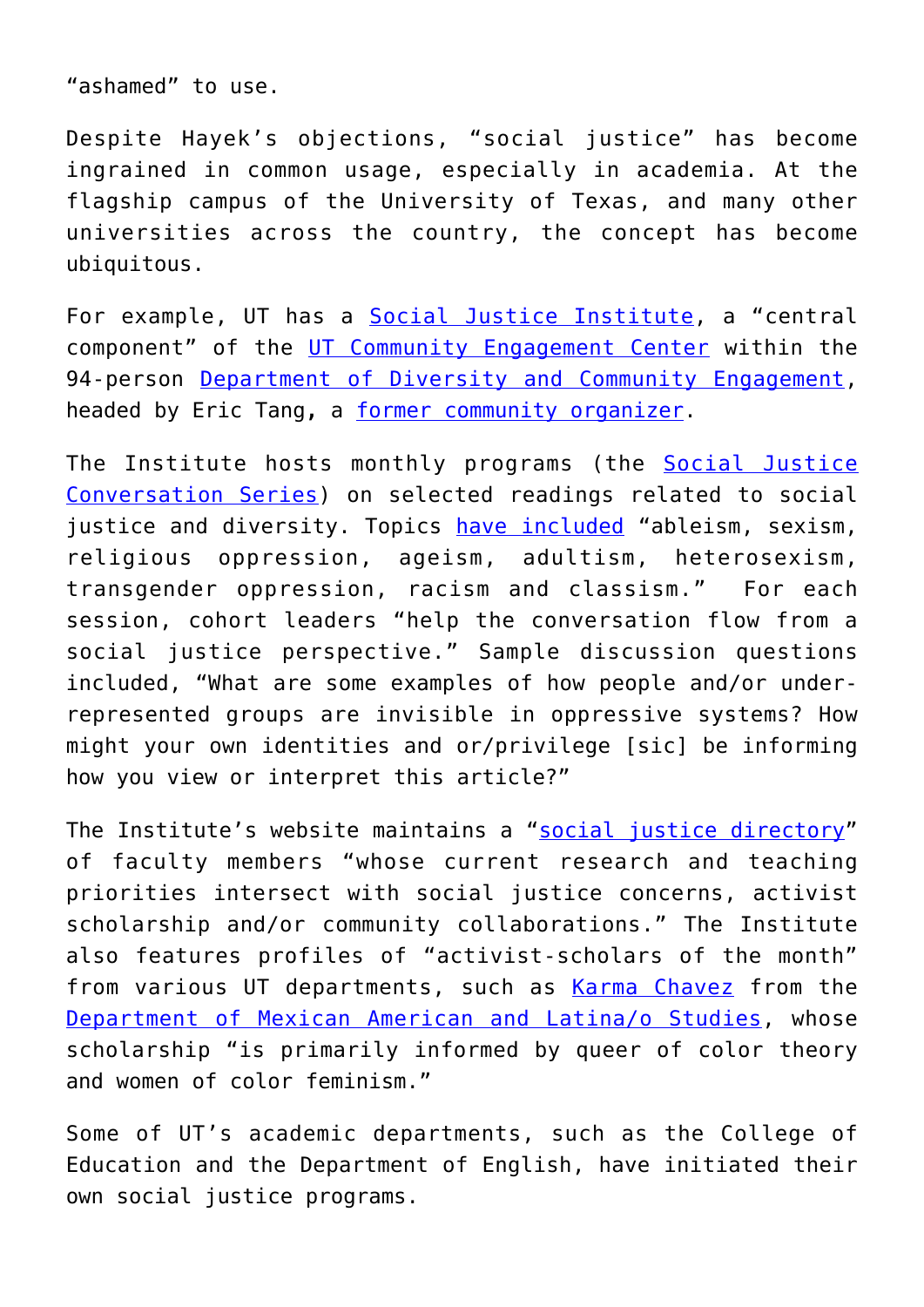Recognizing "a history of oppression, inequity, and structural discrimination in the university, local, state, and national context," the College of Education has formed a [Social](https://education.utexas.edu/about/diversity) [Justice, Equity, Diversity, and Inclusion Committee](https://education.utexas.edu/about/diversity) to effectuate the mission of leveraging "diversity and interdisciplinarity as critical components in our innovative research, inclusive and empowering curricula, and professional leadership." The College of Education has an [extensive list](https://education.utexas.edu/about/diversity/faculty) of [faculty](https://liberalarts.utexas.edu/iupra/about-iupra/faculty-fellows-and-associates.php) "whose research specifically focuses on social justice, equity, diversity, and inclusion topics," including the [director](https://education.utexas.edu/faculty/kevin_cokley) of the activist [Institute for Urban Policy](https://liberalarts.utexas.edu/iupra/) [Research,](https://liberalarts.utexas.edu/iupra/) who holds a joint appointment with UT's [Department](https://liberalarts.utexas.edu/aads/) [of African and African Diaspora Studies](https://liberalarts.utexas.edu/aads/).

The College of Education's [Department of Educational](https://education.utexas.edu/departments/educational-leadership-policy) [Leadership and Policy,](https://education.utexas.edu/departments/educational-leadership-policy) which offers graduate degrees to aspiring school administrators, has a [doctoral program](https://education.utexas.edu/departments/educational-leadership-policy/graduate-programs/education-policy-planning-program) that "prepares future faculty members, policy analysts, and researchers to be thoughtful scholars with a critical focus on issues of equity. Students receive rigorous training in education politics, policy implementation, organizations, race and ethnicity, gender, poverty, social and cultural contexts of education, and economics of education."

The English Department has created a *[Literature, Social](https://sites.utexas.edu/lsjcs/)* [Justice, and Community Service](https://sites.utexas.edu/lsjcs/) curriculum that "teaches ethical community engagement, meaningful student reflection, attention to historical and social context, the politics of literary forms, and the power of storytelling, drama, and poetry." The **[projects](https://sites.utexas.edu/lsjcs/updates/)** of the LSJCS working group include fighting "food insecurity" and hunger among UT students (a cohort that, unlike many Venezuelans, appears to be well-fed).

UT also offers a paid [Internship in Human Rights & Social](https://law.utexas.edu/humanrights/opportunities/barbara-harlow-internship/) **[Justice](https://law.utexas.edu/humanrights/opportunities/barbara-harlow-internship/)** "meant for students who are working on issues of social justice."

Surprisingly, the UT [School of Architecture](https://news.utexas.edu/2016/09/07/soas-initiative-on-race-gender-and-the-built-environment) has established "a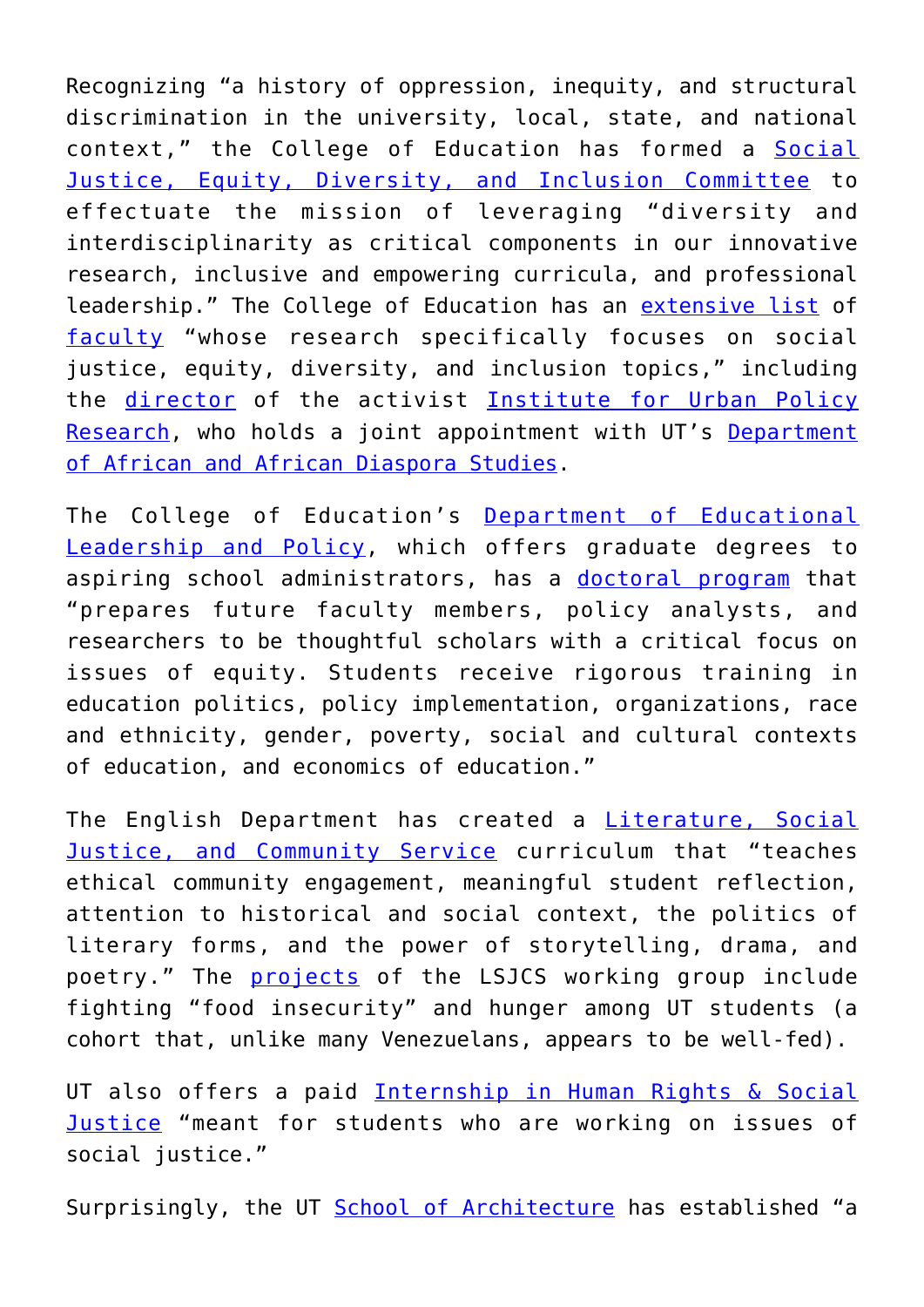new program on race, gender and the American built environment. The effort aims to facilitate diversity among design and planning professionals and students, and foster innovation in teaching and research on race, gender and inequality in American cities."

In announcing the appointment of the first two scholar-fellows to this program, the School of Architecture [stated](https://soa.utexas.edu/headlines/utsoa-establishes-new-initiative-race-gender-and-built-environment) that "the legacy of slavery and a prolonged history of social segregation and economic and political disenfranchisement of African-Americans continues to undermine the power of urban diversity….[M]uch more needs to be done to make American cities more equitable, healthy, fair, safe and beautiful." The purpose of the research initiative, the school indicated, is to "instill in the next generation of designers and planners the importance and power of diversification." In other words, because racism has caused urban decay, "socially just" architecture is needed to fix it.

Not so surprisingly, the UT [School of Social Work](https://socialwork.utexas.edu/) has [many](https://socialwork.utexas.edu/bsw/course-descriptions/) [relevant](https://socialwork.utexas.edu/bsw/course-descriptions/) course offerings dealing with social justice, such as "Foundations of Social Justice." (The school's [mission](https://socialwork.utexas.edu/about-us/mission/) [statement](https://socialwork.utexas.edu/about-us/mission/) declares that "we should work to promote social justice and social change, and should strive to end discrimination, oppression, poverty, and other forms of social injustice;" and its magazine is entitled *[The Utopian](http://sites.utexas.edu/theutopian/)*.) The Master of Science in Social Work [degree program](https://socialwork.utexas.edu/mssw/) "emphasizes commitment to culturally diverse populations and women, issues of social and economic justice, and the advancement of the knowledge base of the profession."

Aspiring social justice warriors at UT who aren't majoring in English, education, architecture, or social work can obtain a *certificate* in [Human Rights & Social Justice](https://ugs.utexas.edu/bdp/programs/hrsj) by pursuing a multi-disciplinary program drawn from the [extensive catalog](https://ugs.utexas.edu/sites/default/files/documents/pdf/HRSJ_Curriculum_20182.pdf) of social justice courses offered by UT, and working under the direction of the Human Rights and Social Justice [faculty](https://ugs.utexas.edu/bdp/programs/hrsj/faculty) [panel](https://ugs.utexas.edu/bdp/programs/hrsj/faculty). Interested students can choose from a curriculum that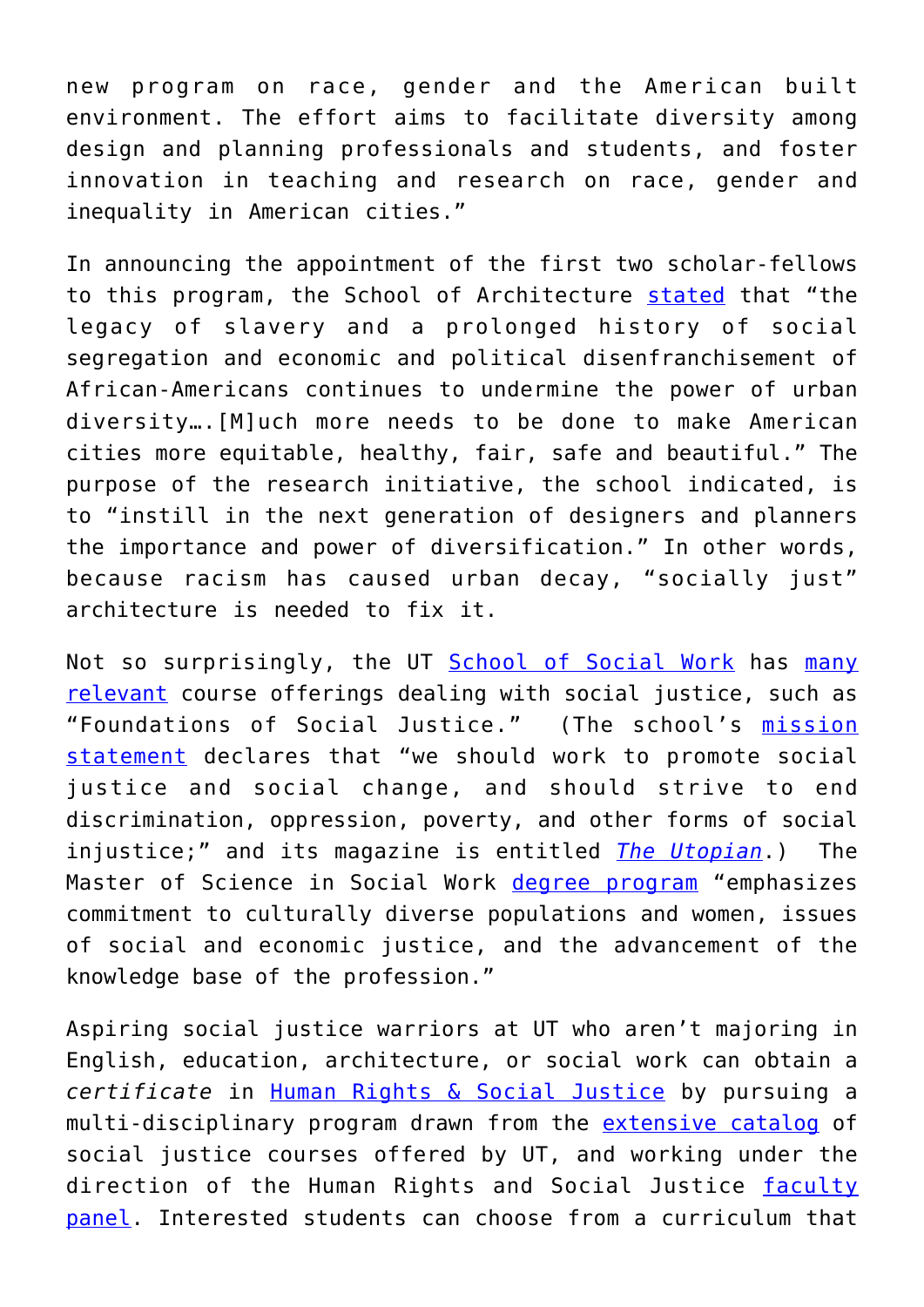includes classes on the Black Lives Matter movement, the Black Power movement, the Literature of Islamophobia, and the Roots of Social and Economic Justice.

Social justice has even worked itself into job descriptions at UT. For example, applicants for a student affairs administrator position must demonstrate a "[highly developed](https://utdirect.utexas.edu/apps/hr/jobs/nlogon/180327013039) [understanding of social justice concepts and practices](https://utdirect.utexas.edu/apps/hr/jobs/nlogon/180327013039)." UT's job posting for a [healthy masculinities coordinator](https://utdirect.utexas.edu/apps/hr/jobs/nlogon/180326011533) position (responsible for running the [widely ridiculed](http://kut.org/post/ut-austin-rethinks-masculinut-program-after-criticism-conservative-groups) MasculinUT [program\)](https://cmhc.utexas.edu/vav/vav_masculinut.html) described the job as "a catalyst and resource for advancing violence prevention efforts on UT System campuses that will include a focus on gender equity and social justice," and called for candidates with a "demonstrated commitment to diversity, social justice, innovation and collaboration."

Colleges exist to foster critical thinking and to teach students useful knowledge germane to a legitimate academic discipline, leading to opportunities for gainful employment. Social justice, however, is not a legitimate academic discipline, but rather an empty slogan. Yet it is overrunning the University of Texas.

In academia, "social justice" is a mere pretense for ideological indoctrination and the exercise of power by the Left. Texas voters and elected officials would not countenance a "Socialism Institute" at UT, or job descriptions that decreed "conservatives need not apply." Yet by dressing up their radical ideology as "social justice," the left-wing activists running UT and other institutions are doing precisely the same thing, hiding in plain sight.

—

*Mark Pulliam is an attorney and commentator living in Austin, Texas. He is a graduate of the University of Texas School of Law. This [article](https://www.jamesgmartin.center/2018/08/social-justice-is-overrunning-the-university-of-texas/) has been republished with permission from*